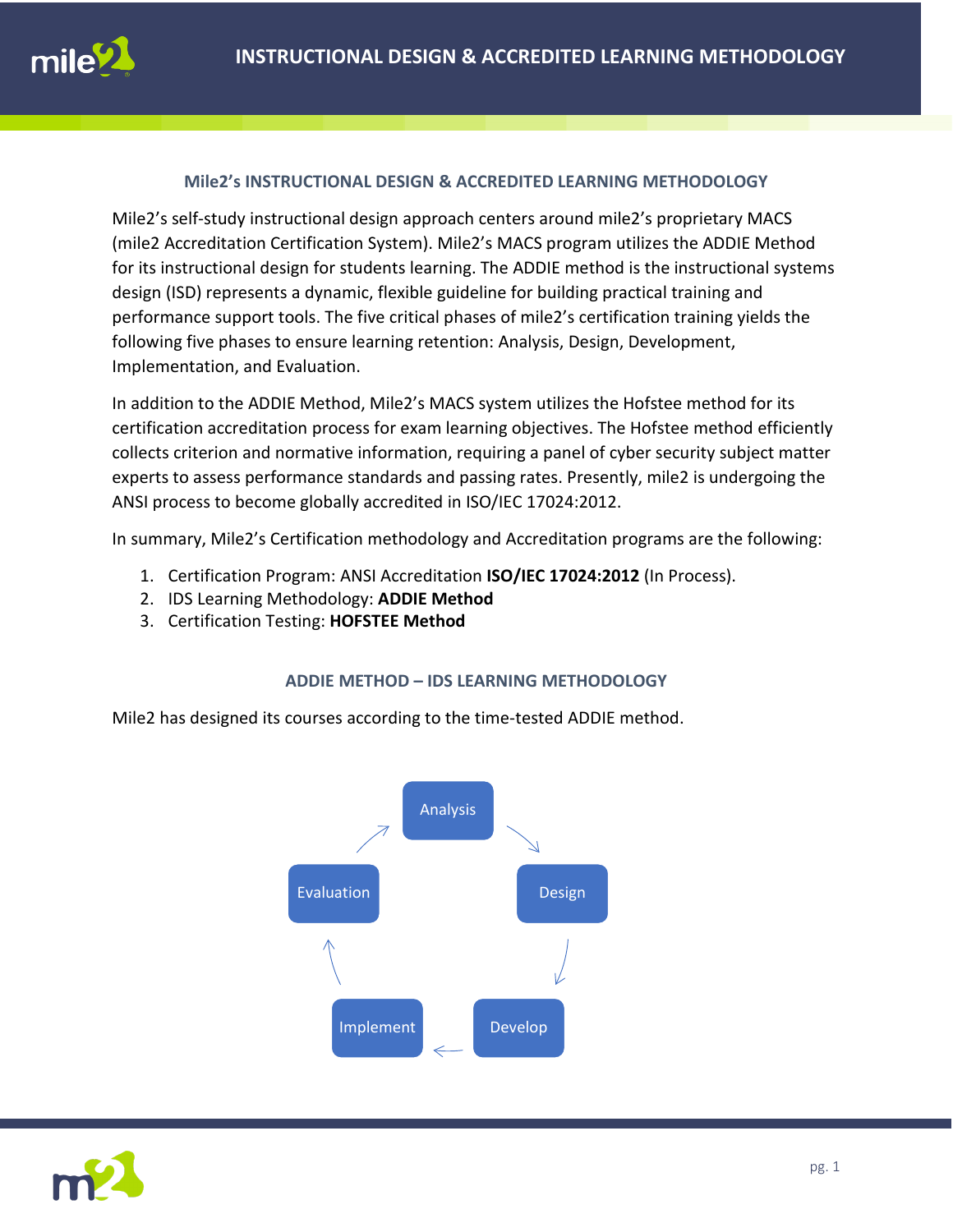

First, we Analyze the needs of the marketplace and the knowledge, skills, and abilities required to perform specific job roles within the cybersecurity space.

The courseware is designed to ensure that the information is presented in a way that ensures the best comprehension and retention of the material. Specifically, we look at GAGNE's Nine Events



## **GAGNE'S Nine Events**

To support this methodology, students are presented the material in an e-book format as well as instructor-led videos that review the information within each chapter of the book. This dual content delivery system ensures that the students are presented with information in both visual and auditory formats.

Additionally, flashcards and exam prep guides provide additional formats for learning acquisition and retention.

Certain courses also include live labs in a controlled environment allowing the students to actively practice methodologies learned in the courses.

The certification exams provided with each course measure the student's knowledge and understanding of the tools, vocabulary, and theories required for the job role identified in the course.

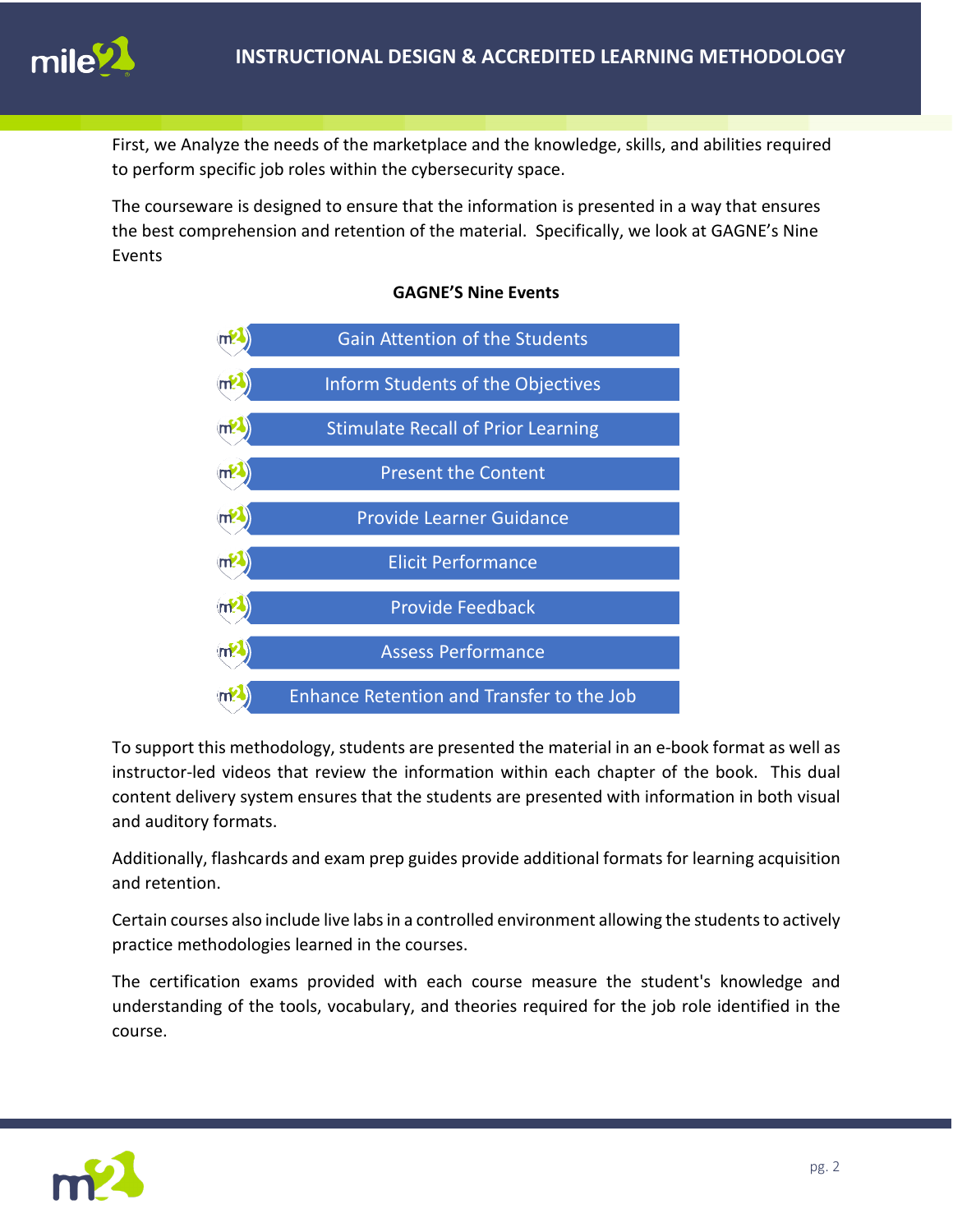

**In summary, each Mile2 course provides the following learning and testing materials**:



**Some Mile2 courses also include**:



Using these materials, the students are given multiple opportunities to learn and practice the knowledge, skills, and abilities needed to perform the various job roles assigned to the certification titles.

### **MILE2'S ACCREDITATION & CERTIFICATION SYSTEM (MACS)**

Mile2's MACS self-study programs have been running for three years. Projects range from a cohort of regional employees to state-wide.

The depth of the projects is both small and significant; The Bay Area UASI (Cyber Communications HUB for Federal, State, and Local agencies in an Emergency for Northern California – including All Silicon Valley, Cities of San Francisco, Oakland, San Jose, and surrounding 14 counties, have been using our self-paced courses exclusively for their 100s of personnel. Some Presently active members utilizing mile2's MACS self-study program are below.